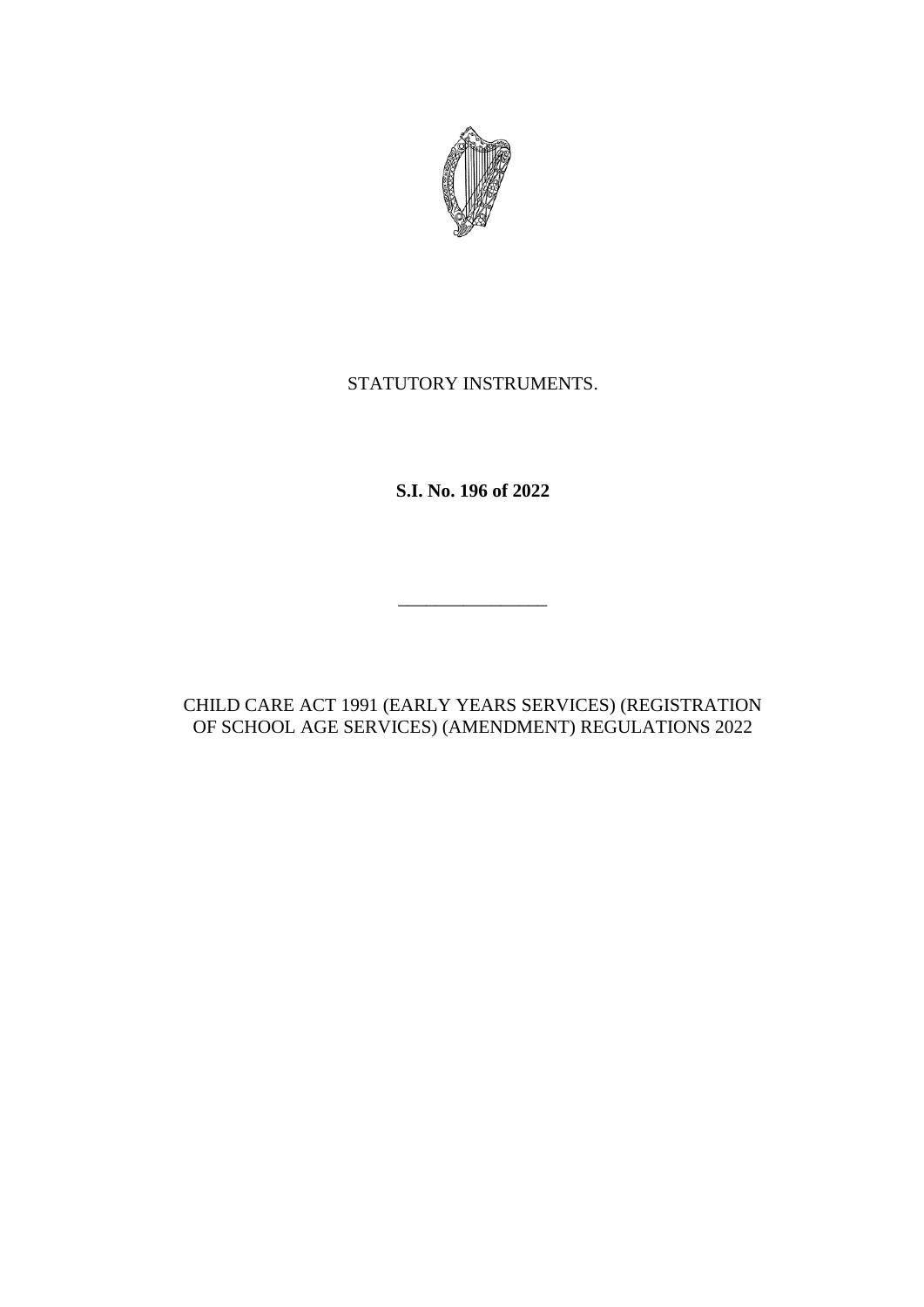# S.I. No. 196 of 2022

# CHILD CARE ACT 1991 (EARLY YEARS SERVICES) (REGISTRATION OF SCHOOL AGE SERVICES) (AMENDMENT) REGULATIONS 2022

I, RODERIC O'GORMAN, Minister for Children, Equality, Disability, Integration and Youth, in exercise of the powers conferred on me by section 58B (inserted by section 92 of the Child and Family Agency Act 2013 (No. 40 of 2013)) (as adapted by the Housing, Planning and Local Government (Alteration of Name of Department and Title of Minister) Order 2020 (S.I. No. 408 of 2020) and by the Education and Skills (Alteration of Name of Department and Title of Minister) Order 2020 (S.I. 450 of 2020)) of the Child Care Act 1991 (No. 17 of 1991), after consultation with the Minister for Education and the Minister for Housing, Local Government and Heritage, hereby make the following regulations:

# *Title and commencement*

1. (1) These Regulations may be cited as the Child Care Act 1991 (Early Years Services) (Registration of School Age Services) (Amendment) Regulations 2022.

(2) These Regulations (other than Regulation 4) come into operation on 27 April 2022.

(3) Regulation 4 comes into operation on 31 January 2023.

# *Interpretation*

2. In these Regulations:

"Principal Regulations" means the Child Care Act 1991 (Early Years Services) (Registration of School Age Services) Regulations 2018 (S.I. No. 575 of 2018) as amended by the Child Care Act 1991 (Early Years Services) (Registration of School Age Services) (Amendment) Regulations 2019 (S.I. No. 58 of 2019).

"Renewal of Registration" means the application process applying to a registered provider who has reached the end of their registration period and wishes to remain on the register as set out in section 58D(10) of the Act.

"Certificate of Registration" means a certificate issued by the Agency to a registered provider of a prescribed school age service setting out the details of the service registration.

# *Amendment of Regulation 5 of the Principal Regulations*

- 3. Regulation 5 of the Principal Regulations is amended
	- (*a*) in paragraph (1), by the insertion of "or services seeking to apply for renewal of registration" after "other than childminding services".
	- (*b*) By inserting after paragraph (1) the following paragraph:

*Notice of the making of this Statutory Instrument was published in "Iris Oifigiúil" of* 29*th April,* 2022*.*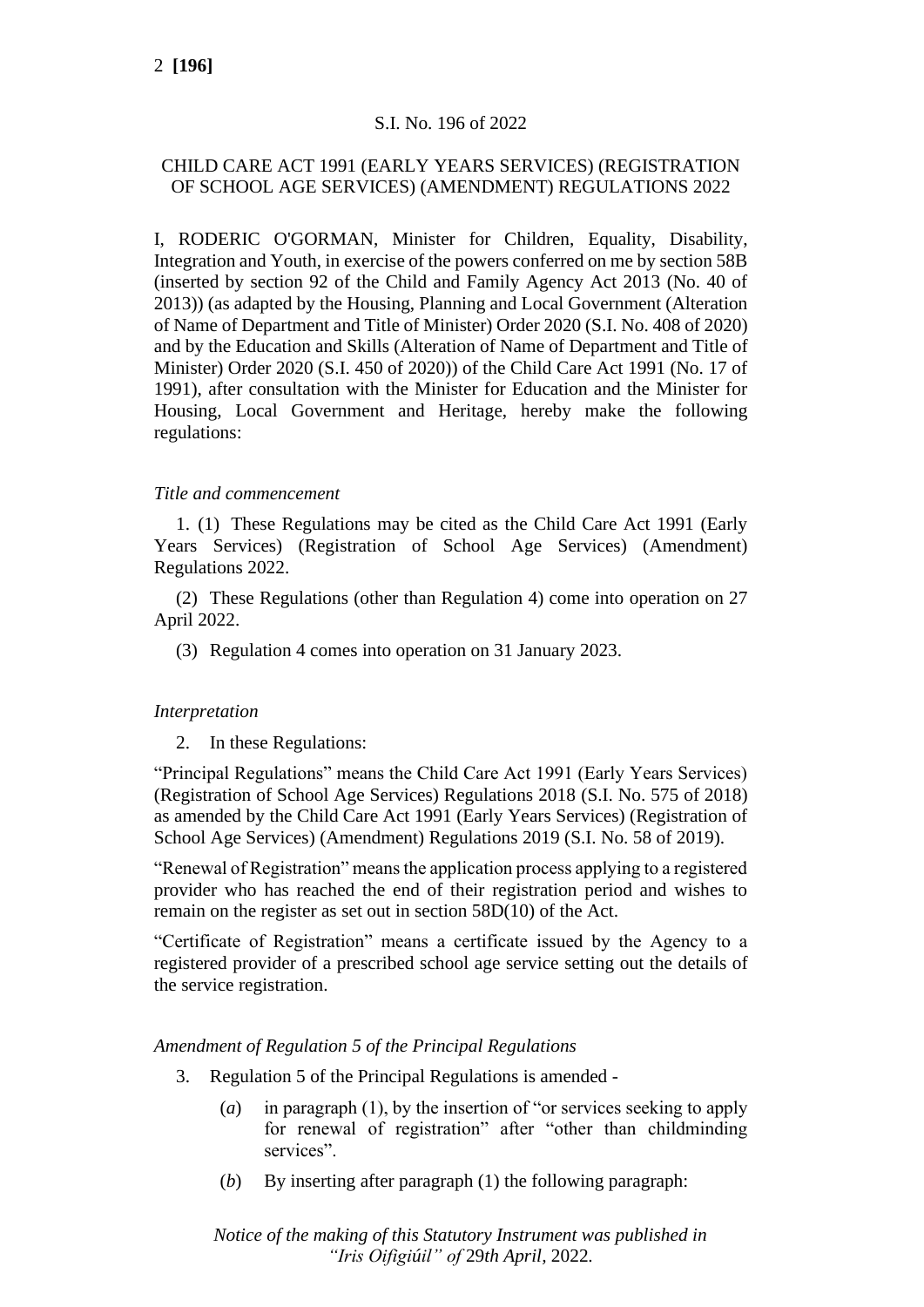"(1A) The form set out in Schedule 2A is prescribed for the purposes of section 58D(3) for services, other than childminding services, seeking to apply for renewal of registration. Such services must have previously supplied, at registration or renewal of registration, all supporting documentation or evidence required to fulfil the requirements of the registration process as set out in Schedule 2."

- (*c*) In paragraph (2), by the insertion of "other than childminding services seeking to apply for renewal of registration" after "for childminding services".
- (*d*) By inserting after paragraph (2) the following paragraph:

"(2A) The form set out in Schedule 3A is prescribed for the purposes of section 58D(3) for childminding services seeking to apply for renewal of registration. Such services must have previously supplied, at registration or renewal of registration, all supporting documentation or evidence required to fulfil the requirements of the registration process as set out in Schedule 3."

(*e*) By inserting after paragraph (6) the following paragraph:

"(6A) A person making an application under section 58D(2) in accordance with paragraph (1A) of this Regulation shall enclose with the form set out in Schedule 2A-

- (*a*) a copy of the vetting disclosure received from the National Vetting Bureau of the Garda Síochána in accordance with the Act of 2012 in respect of—
	- (i) the person,
	- (ii) where the person is a body corporate, each director of the body,
	- (iii) where the person in charge is different to the registered provider, the person in charge, and,
	- (iv) where the person in charge operates the service single-handedly, the second person referred to in Regulation 9(3),
- (*b*) such documentation as demonstrates that the person making the application has valid and appropriate insurance cover for the school age service."
- (*f*) By inserting after paragraph (7) the following paragraph:

"(7A) A person making an application under section 58D(2) in accordance with paragraph (2A) of this Regulation shall enclose with the form set out in Schedule 3A-

- (*a*) a copy of the vetting disclosure received from the National Vetting Bureau of the Garda Síochána in accordance with the Act of 2012 in respect of—
	- (i) the person,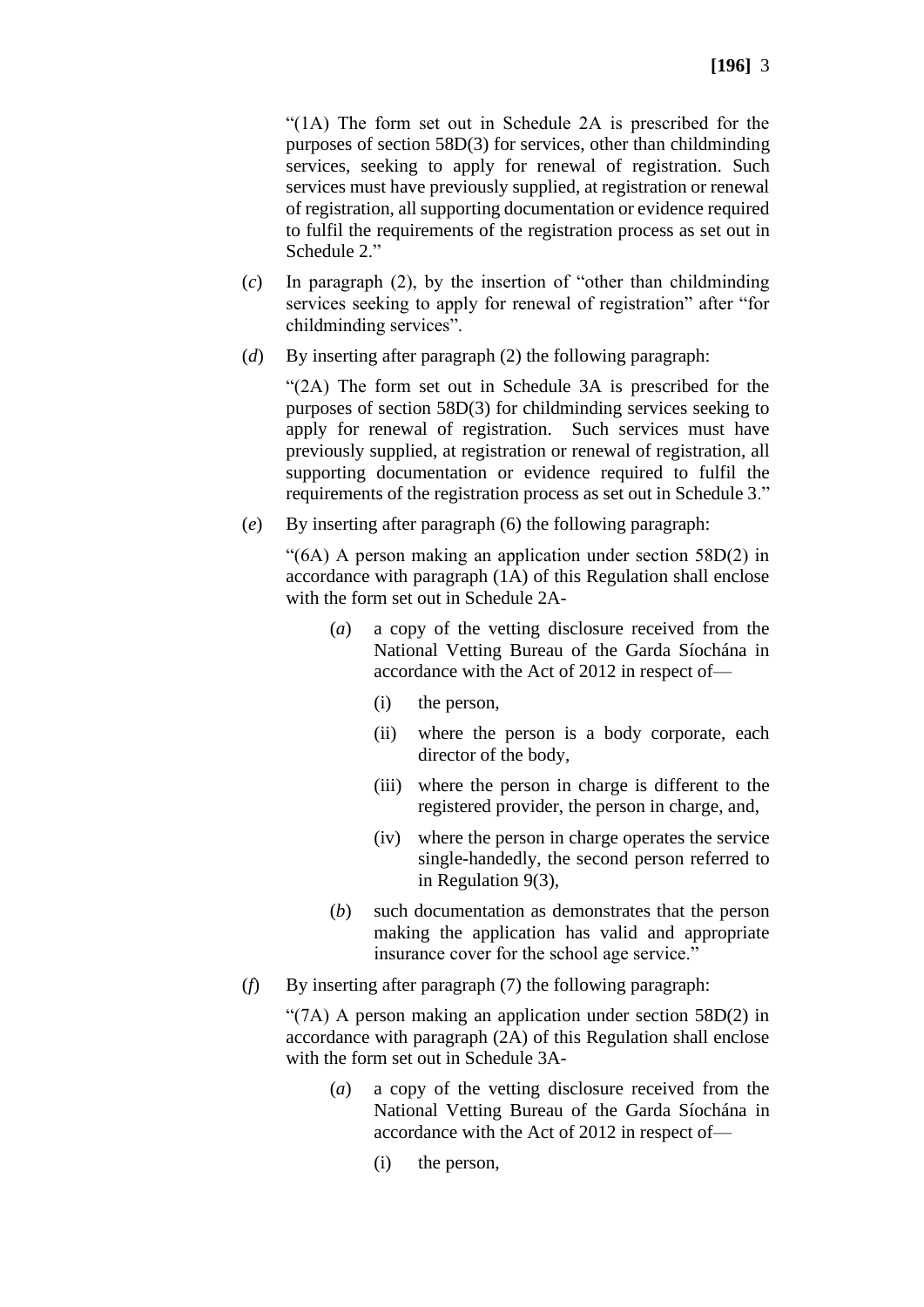- (ii) any person over the age of 18 who will normally be present in the person's house during times when the service is operating, and,
- (iii) the second person referred to in Regulation 9(3)(b),
- (*b*) such documentation as demonstrates that the person making the application has valid and appropriate insurance cover for the school age service."
- (*g*) by the inserting after paragraph (8) the following paragraph:

"(8A) Where an application is made pursuant to section 58D by the registered provider of a school age service, the Agency, prior to deciding whether to renew the registration of the provider concerned pursuant to subsection (5) of that section, may assess any information previously provided by the registered provider in relation to the school age service or any information or documents held by the Agency in relation to the school age service including information or documents obtained during inspection."

#### *Insertion of new Regulation 6A of the Principal Regulations*

4. The Principal Regulations are amended by inserting after Regulation 6 the following Regulation:

#### "*Certificate of Registration*

6A. (1) A registered provider of a school age service, including a childminding service, shall be furnished with a certificate of registration for the service by the Agency.

(2) The Agency shall ensure that a certificate of registration is issued to a school age service, including a childminding service, as soon as is practicable following any change to the details of registration on the register including:

- (*a*) following the registration or renewal of registration of the service,
- (*b*) following completion of a change in circumstance as prescribed in Regulation 7,
- (*c*) following attachment or removal of one or more conditions of registration under sections 58(D)(5) and (8) of the Act, or
- (*d*) where the Agency has become aware that any particular entered in the register is incorrect in line with section 58(D)(7).

(3) A certificate of registration shall include all details in relation to the school age service or childminding service as contained in the register.

(4) A registered provider shall ensure that a certificate of registration for a school age service, including a childminding service, is displayed in a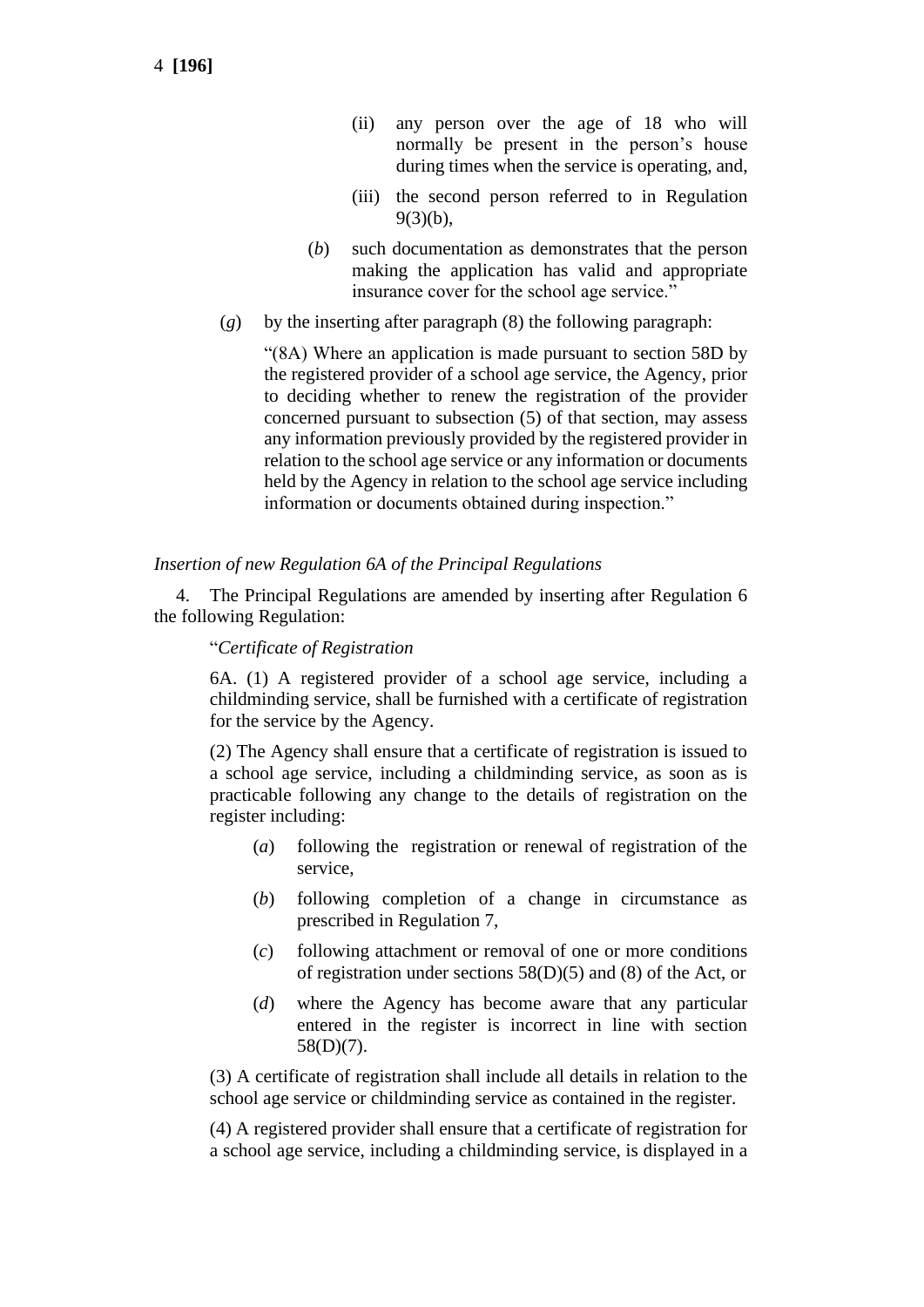prominent position within the service where it is clearly visible to parents and members of the public who enter the service.

(5) A registered provider shall ensure that the certificate displayed in the school age service, including a childminding service, is the most recent certificate issued to the service by the Agency.

(6) A registered provider shall not alter or amend the particulars detailed on the certificate of registration."

#### *Insertion of new Schedule 2A of the Principal Regulations*

5. The Principal Regulations are amended by inserting after Schedule 2 the following Schedule:

#### "**Schedule 2A**

### **Application Form and Declaration for Renewal of Registration of a School Age Service (other than a Childminding Service)**

*This form is for use by a registered provider who wishes to renew the registration of a school age service (other than a childminding service). This form may not be used by applicants making a first-time application for registration.*

Part VIIA of the Child Care Act 1991 as inserted by Section 92 of the Child & Family Agency Act 2013.

#### **Please complete in BLACK pen, in BLOCK CAPITALS**

#### **Information to be enclosed with application form:**

- Garda vetting for registered provider and person in charge (if different) and, where the proposed registered provider is a corporate body, each director of the body
- Garda vetting for the "second person", where the person in charge operates the service single-handedly
- Copy of the Certificate of Insurance or written confirmation of insurance cover
- Application Fee Due

# **General Details:**

Registered Provider Name: Service Name:

Registration Number: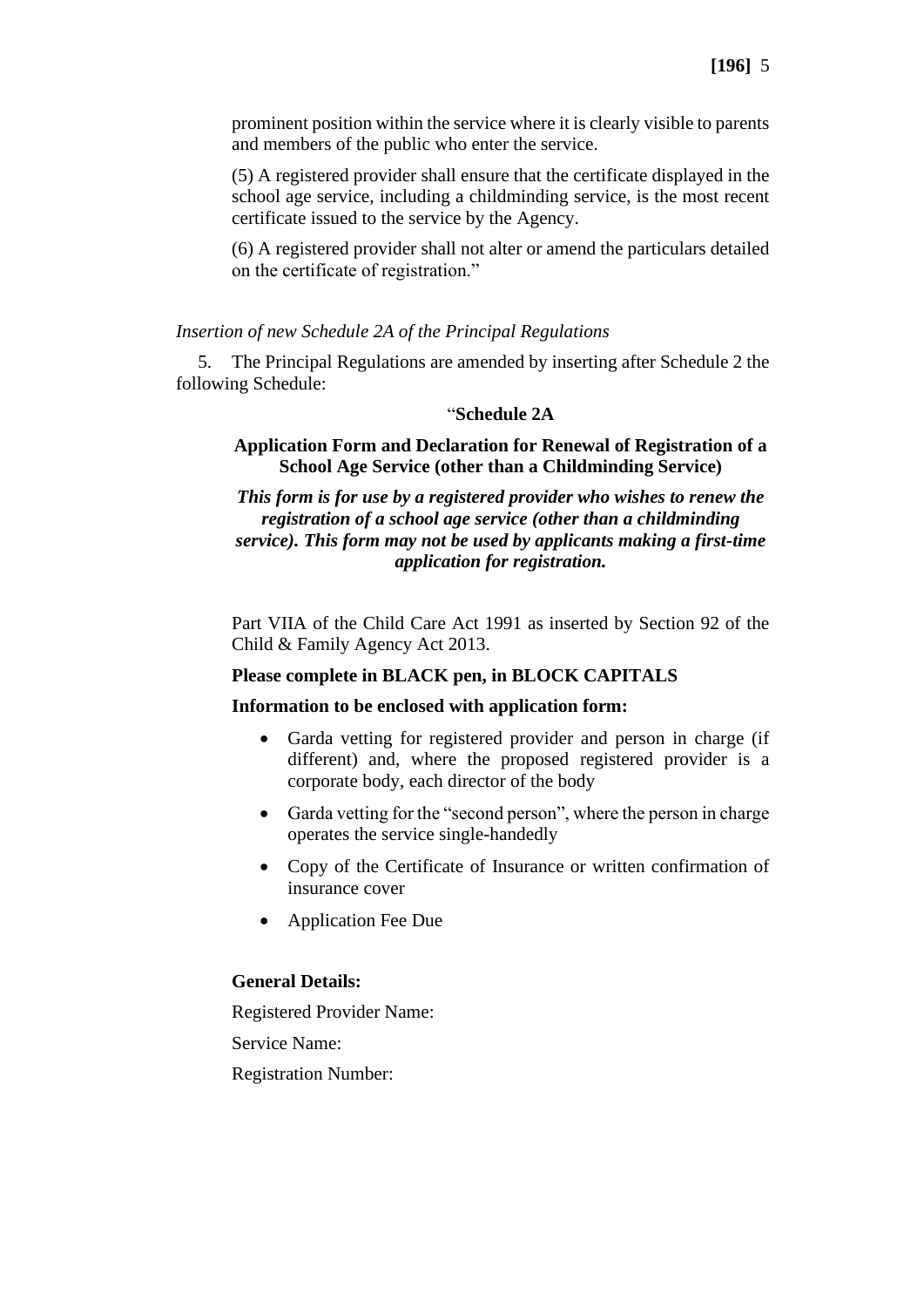### **Standard Declaration:**

I declare that I am the registered provider of a school age service which is entered on the register of school age services as provided for in Section 58C of the Act.

I declare that I have previously supplied, at registration or renewal of registration, all supporting documentation or evidence required to fulfill the requirements of the registration process as set out in Schedule 2.

I declare that (please tick either (a) or (b)):

 $\Box$  (a) I have made no material alterations to my registered service which would require a change in the details in relation to the service contained in the register since last registration or last renewal of registration and that the details relating to my service as contained in the register are correct, or

 $\Box$  (b) all changes made to my registered service since last registration or last renewal of registration have been notified to Tusla in accordance with Regulation 7 along with relevant supporting documentation and that such changes have been duly approved by Tusla.

I acknowledge that Tusla may carry out any and all checks required in order to verify the information provided in this application form when assessing my suitability to renew registration of my school age service. I acknowledge that Tusla may also assess any information previously provided by me in relation to the school age service or any information or documents held by the Agency in relation to the school age service including information or documents obtained during inspection.

I declare that all of the information that I have provided to Tusla in respect of my application is true and correct to the best of my knowledge and belief.

A. The name below is that of the registered provider/s.

| Name: | Signature: |
|-------|------------|
| Name: | Signature: |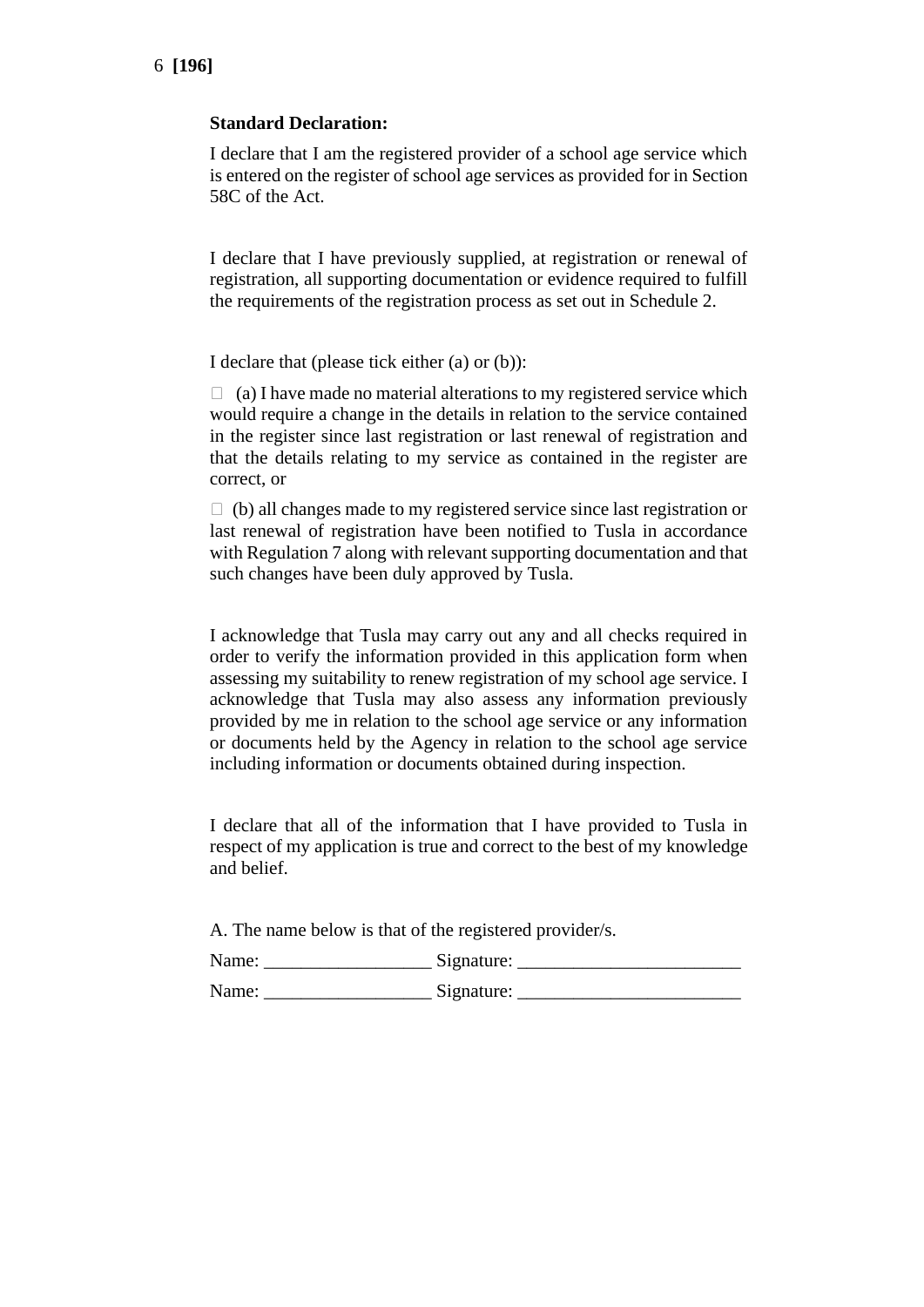B. Where Registered Provider has authorised another party to make declaration:

| <b>Status of Signatory:</b> |
|-----------------------------|
|                             |

(for example, Individual, director, chairperson)

| Name: | Signature: |
|-------|------------|
| Date: |            |

6. The Principal Regulations are amended by inserting after Schedule 3 the following Schedule:

### "**Schedule 3A**

# **Application Form and Declaration for Renewal of Registration of a Childminding Service**

*This form is for use by a registered provider who wishes to renew the registration of a childminding service. This form may not be used by applicants making a first-time application for registration.*

Part VIIA of the Child Care Act 1991 as inserted by Section 92 of the Child & Family Agency Act 2013.

# **Please complete in BLACK pen, in BLOCK CAPITALS**

#### **Information to be enclosed with application form:**

- Garda vetting for registered provider
- Garda vetting for the "second person" referred to in Regulation 9(3)
- Garda vetting for persons over the age of 18 normally present in the house during times when the service is operating
- Copy of the Certificate of Insurance or written confirmation of insurance cover
- Application Fee Due

# **General Details:**

Registered Provider Name:

Service Name:

Registration Number:

# **Standard Declaration:**

I declare that I am the registered provider of a childminding service which is entered on the register of school age services as provided for in Section 58C of the Act.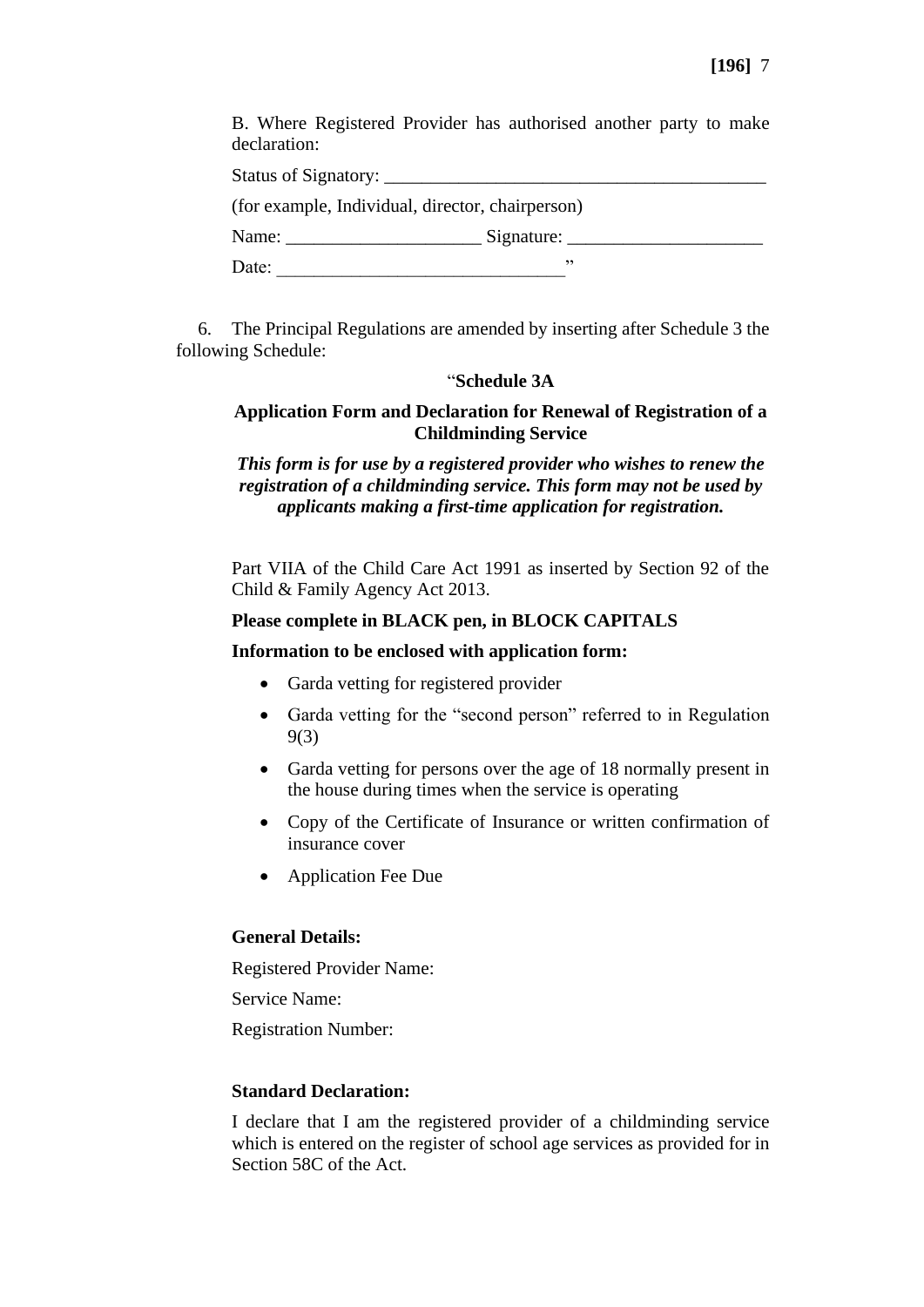I declare that I have previously supplied, at registration or renewal of registration, all supporting documentation or evidence required to fulfill the requirements of the registration process as set out in Schedule 3.

I declare that (please tick either (a) or (b)):

 $\Box$  (a) I have made no material alterations to my registered service which would require a change in the details in relation to the service contained in the register since last registration or last renewal of registration and that the details relating to my service as contained in the register are correct, or

 $\Box$  (b) all changes made to my registered service since last registration or last renewal of registration have been notified to Tusla in line with Regulation 7 along with relevant supporting documentation and that such changes have been duly approved by Tusla.

I acknowledge that Tusla may carry out any and all checks required in order to verify the information provided in this application form when assessing my suitability to renew registration of my school age service. I acknowledge that Tusla may also assess any information previously provided by me in relation to the school age service or any information or documents held by the Agency in relation to the school age service including information or documents obtained during inspection.

I declare that all of the information that I have provided to Tusla in respect of my application is true and correct to the best of my knowledge and belief.

A. The name below is that of the registered provider/s.

| Name: | Signature: |  |
|-------|------------|--|
| Name: | Signature: |  |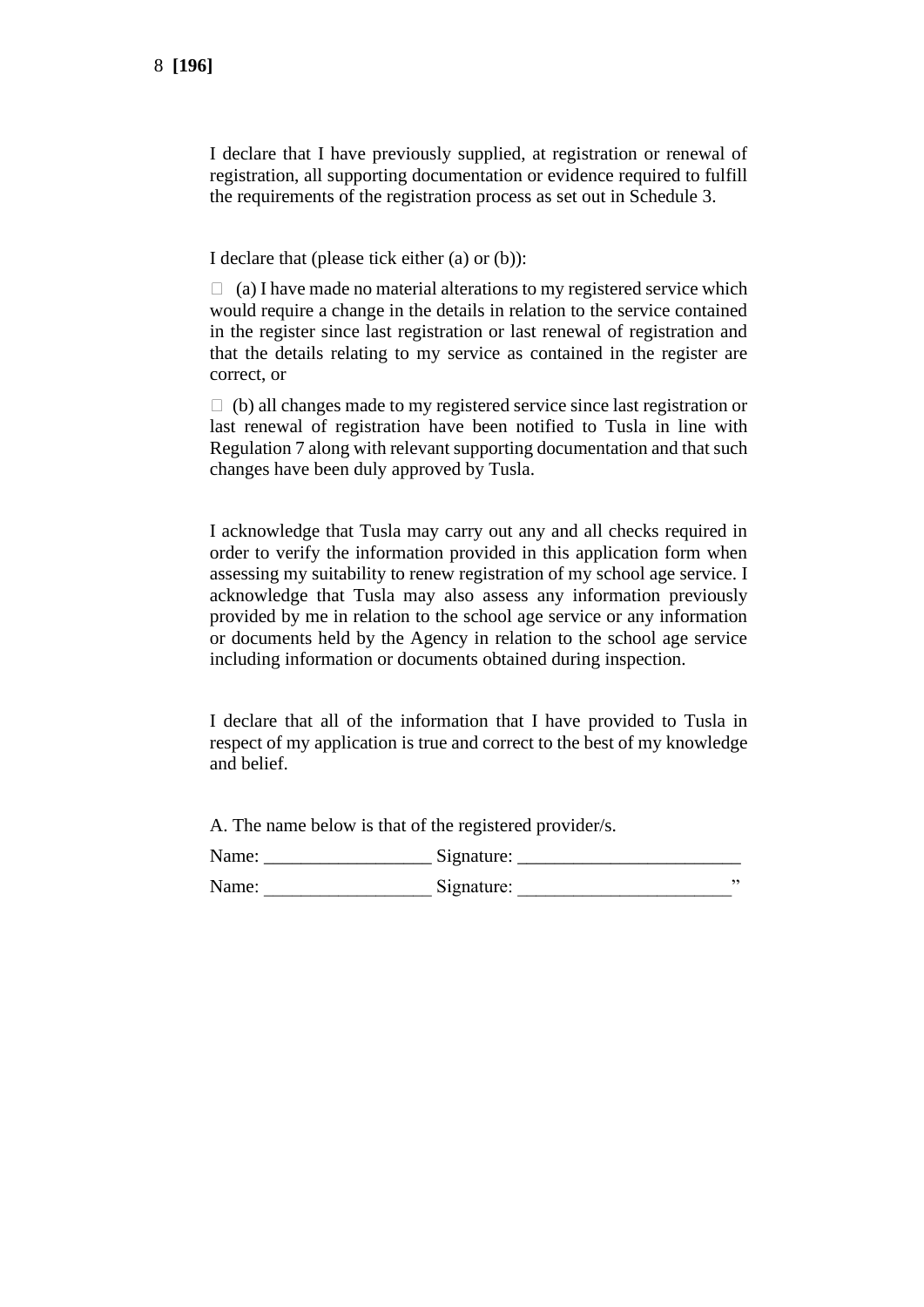

GIVEN under the Official Seal of the Minister for Children, Equality, Disability, Integration, and Youth, 26 April, 2022.

RODERIC O'GORMAN,

Minister for Children, Equality, Disability, Integration and Youth.